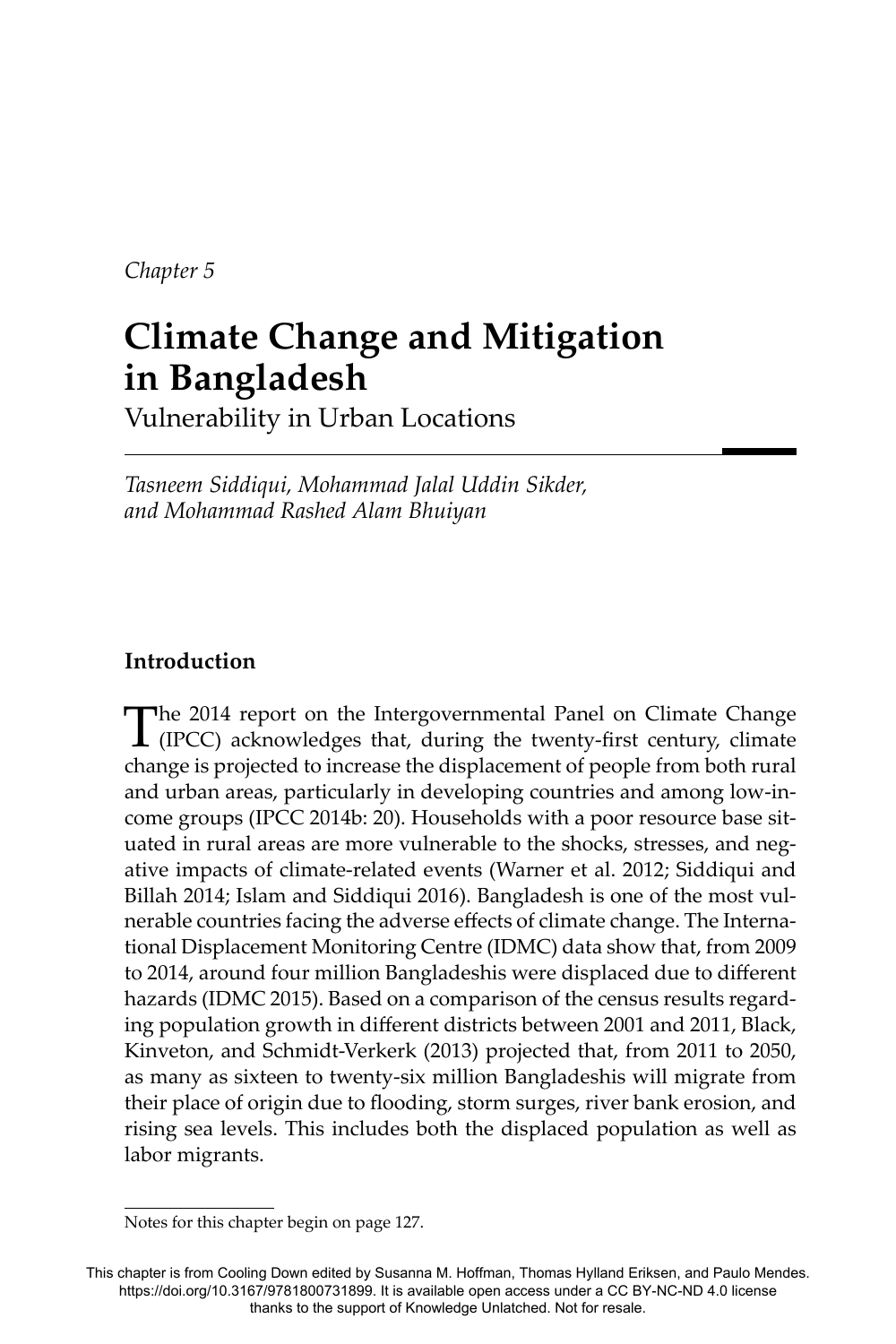The aim of this chapter is to develop an understanding of those who have moved to urban locations in the context of climate change and assess their gains and vulnerabilities in urban settings. The major research questions pursued in this study include, have the migrants or their households, through migration, been able to resolve some of the challenges that led them to decide to move in the first place? Can their migration experience be termed a successful adaptation practice?<sup>1</sup> How integrated are the new migrants in the urban locations? Do the migrants face new forms of vulnerabilities in their urban setting? What are the sources of those vulnerabilities? How do they resolve these?

This chapter is divided into six sections. The first section presents the aim of the chapter, outlines the major research questions and conceptual framework, and also describes the methodology employed in the research. The second section reveals various types of migration experience of the respondents. It also explains the situation under which the migrants or their households took the migration decision. The third section presents an assessment of the job and income situation of the migrants in the city. The fourth section evaluates their living arrangements in different informal settlements. The fifth section examines other human security concerns of the migrants. The sixth section draws the major conclusions and also provides some modest recommendations.

### **Conceptual Framework**

This chapter is based on the understanding that climate change does not displace people directly but, rather, exacerbates various forms of vulnerability that contribute to displacement (Kolmannskog 2012). It also draws on the study by Jayawardhan (2017) that demonstrates that anthropogenic climate change affects most of the inhabitants of a community, yet socioeconomic inequalities make marginalized groups more vulnerable to it. When the vulnerability of affected persons reaches the threshold where life and livelihood in the areas of origin become unsustainable, then the individuals concerned are forced to leave their habitual residence (De Compos et al. 2019). This study does not explore the climate change– induced migration experiences of households from a relatively better-off economic background but concentrates on relatively poorer households who have been residing in various informal urban settlements in three cities. To understand the achievements and vulnerabilities, the analysis is based on the studies of Craig (2015), Uddin (2018) and Adger et al. (2020). This group of scholars finds that migration responses to climate change provide a new roof over the head of migrants while also offering new jobs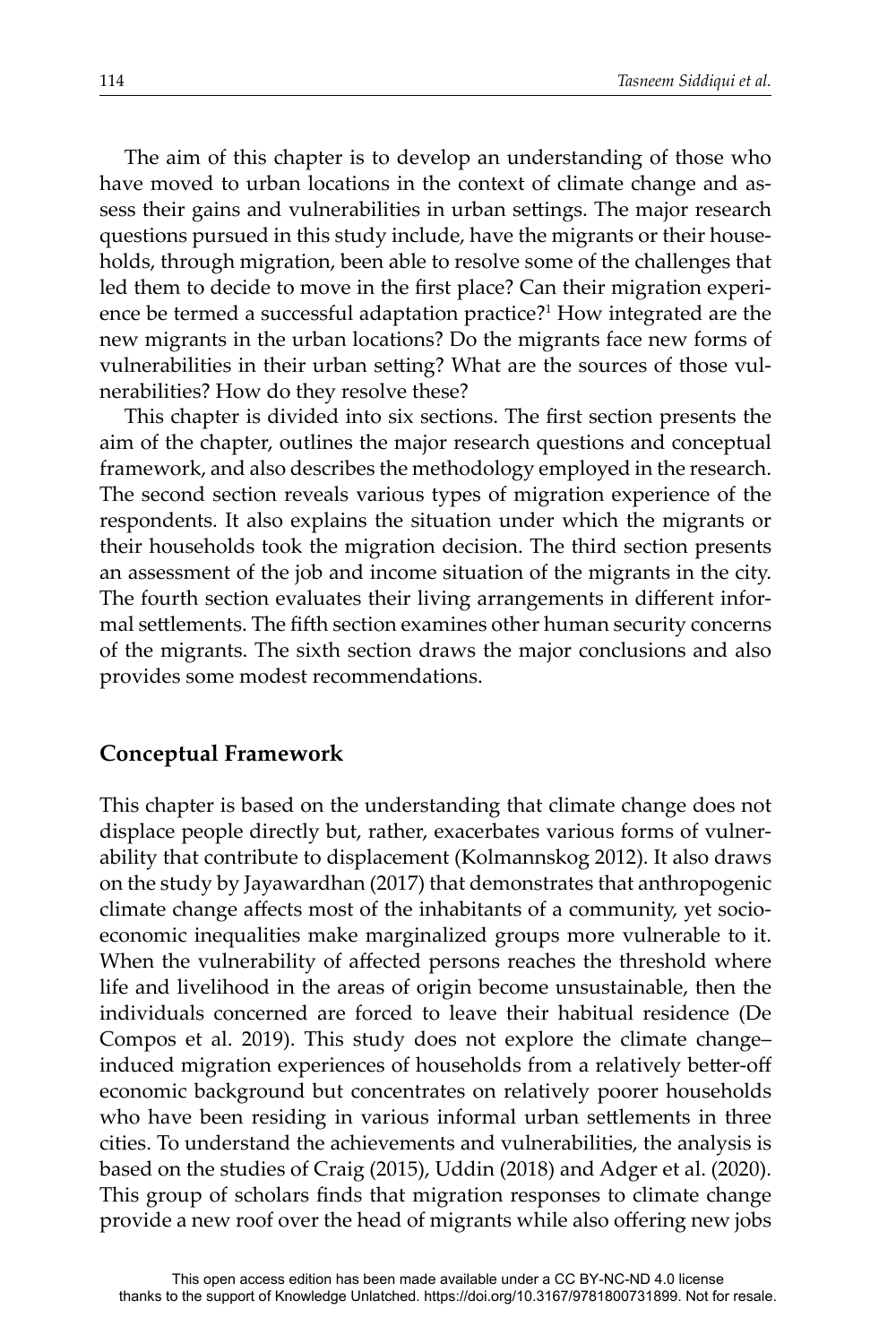to many migrants, but at the same time they also expose migrants to new forms of vulnerabilities<sup>2</sup> in the destination areas. These studies show that migrants living in the urban areas tend to be located in low-lying, environmentally hazardous regions, coupled with inadequate facilities in terms of food, shelter, sanitation, and healthcare. The extent of this vulnerability differs among the migrants across locations, gender, age, ethnicity, region of origin, and income/occupation groups (Jones, Mahbub, and Haq 2016).

Craig (2015), Uddin (2018), te Lintelo et al. (2018), Rahman, Haughton, and Jonas (2010), Siddiqui et al. (2021), and Williams et al. (2016), who have studied informal settlements in Mumbai, Shanghai, Dhaka, Chittagong, and Durban, demonstrate that, in those areas, the residents face severe flooding, poor water quality, the prevalence of mosquitos, health vulnerability such as vector-borne diseases, exposure to communicable diseases, damp housing conditions, inadequate sanitation facilities, and so on. Rahman, Haughton, and Jonas (2010) and Chen, Chen, and Landry (2013) find a poor physical environment with a nonexistent solid waste disposal system in most of the settlements, resulting in the high prevalence of (water-borne) diseases among the children. Foresight (2011), Akter (2012), Sinthia (2013), and Randall (2013) reveal that households opted for migration to reduce their immediate social, financial, and environmental pressures and improve their capacity to manage shocks and stresses, and so they are likely to be trapped in their destinations and exposed to other forms of vulnerabilities. Recently, Adger et al. (2020) find that migrants think that they are better off and happier in their urban setting. Black et al. (2013) argue that, with or without the influence of climate change, some people will move to the urban areas for job opportunities. They can enjoy a better life when the urban infrastructures are developed and climate change adaptation funds can provide a source of finance for materializing this.

#### **Methodology**

We draw on data generated by the Refugee and Migratory Movements Research Unit (RMMRU) for a study on "Adaptation Strategies of Poor Urban Migrants in the Context of Climate Change: A Case Study of Informal Settlements," supported by the Deutsche Gesellschaftfür Internationale Zusammenarbeit (GIZ) GmbH. The research adopts a mixed-method approach. A particular interest of the study was to understand the nature of internal migration from rural areas to nearby cities. It deliberately avoided megacities, as a few large-scale studies have been conducted on conditions of migrants working in the megacities Dhaka and Chattogram. The three selected sites are situated in the northwestern region of Bangla-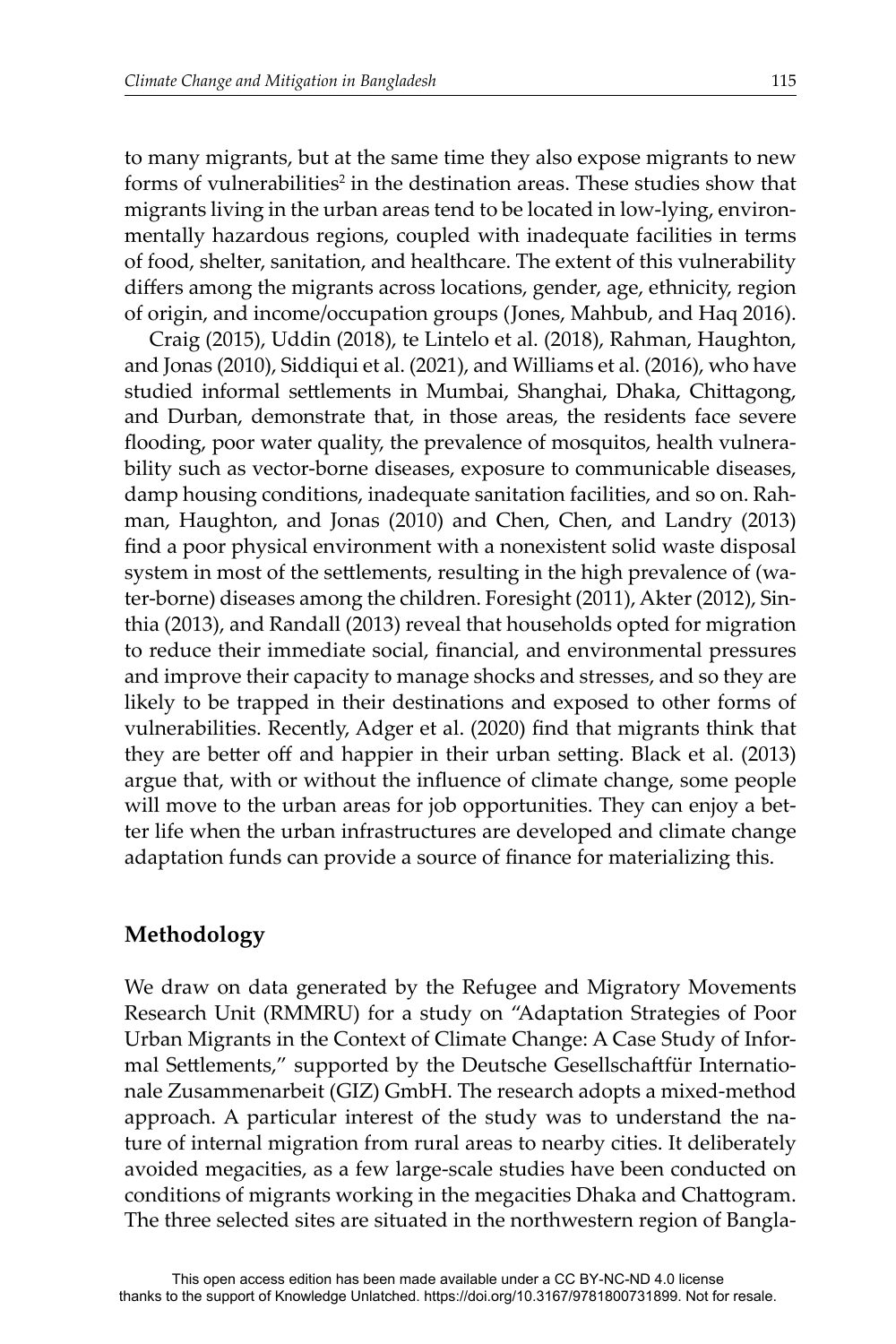desh.3 The Millennium Development Goal (MDG): Bangladesh Progress Report 2008 notes that the northwestern region of Bangladesh carries a higher burden of poverty due to naturally triggered disasters (especially riverbank erosion and flooding) and is subject to a local phenomenon called *Monga*, interplay between a lack of jobs and food entitlement. The report identified that these two key factors contribute significantly toward creating a major rural urban migration flow from that region (GoB 2009).

Through conducting key informant interviews (KIIs) with members of the municipal corporations, government functionaries,<sup>4</sup> and inhabitants of the three cities, a total of twenty-three informal settlements were identified.<sup>5</sup> The research team conducted a quick survey of around twenty-six households in each informal settlement. The survey started from the left side of each settlement and enlisted every fourth house, stopping once twenty-six households had been listed. In total, the survey covered six hundred migrant households. By applying stratified random sampling, sixty-eight migrants were selected for in-depth interviews from the larger sample (six hundred). The fieldwork of this study took place over a threemonth period (July–October 2014). Each of the selected households was interviewed twice. The initial interview provided specific information on rural-to-urban migration. The subsequent interview provided the householders with an opportunity to reflect further on their gains, risks, and vulnerabilities within the urban settlement.

## **Why Migrate?**

The survey results of six hundred dwellers of informal settlements in Rajshahi, Natore, and Sirajganj reveal that almost all of the migrants in urban locations come from a very poor economic background. They hardly have any formal education, and almost all of them are married. Their current average family size is 4.26 members, 90 percent of them initially migrated at a very young age (22 years old), and at least half of them are now settled in the city and have their families with them. Some of them are temporary migrants, and a section of these are cyclical migrants. Their family remains behind in the rural areas when they migrate every month. Another section stays in an urban location, but these return home during the harvest season. The members of a section of these families engage in seasonal migration at a particular time to work in the brick kilns for six months. For a number of these, this is not their first destination. They previously moved to another urban location before arriving at their current one. During the interviews it was revealed that, on average, they have around sixteen years of migration experience.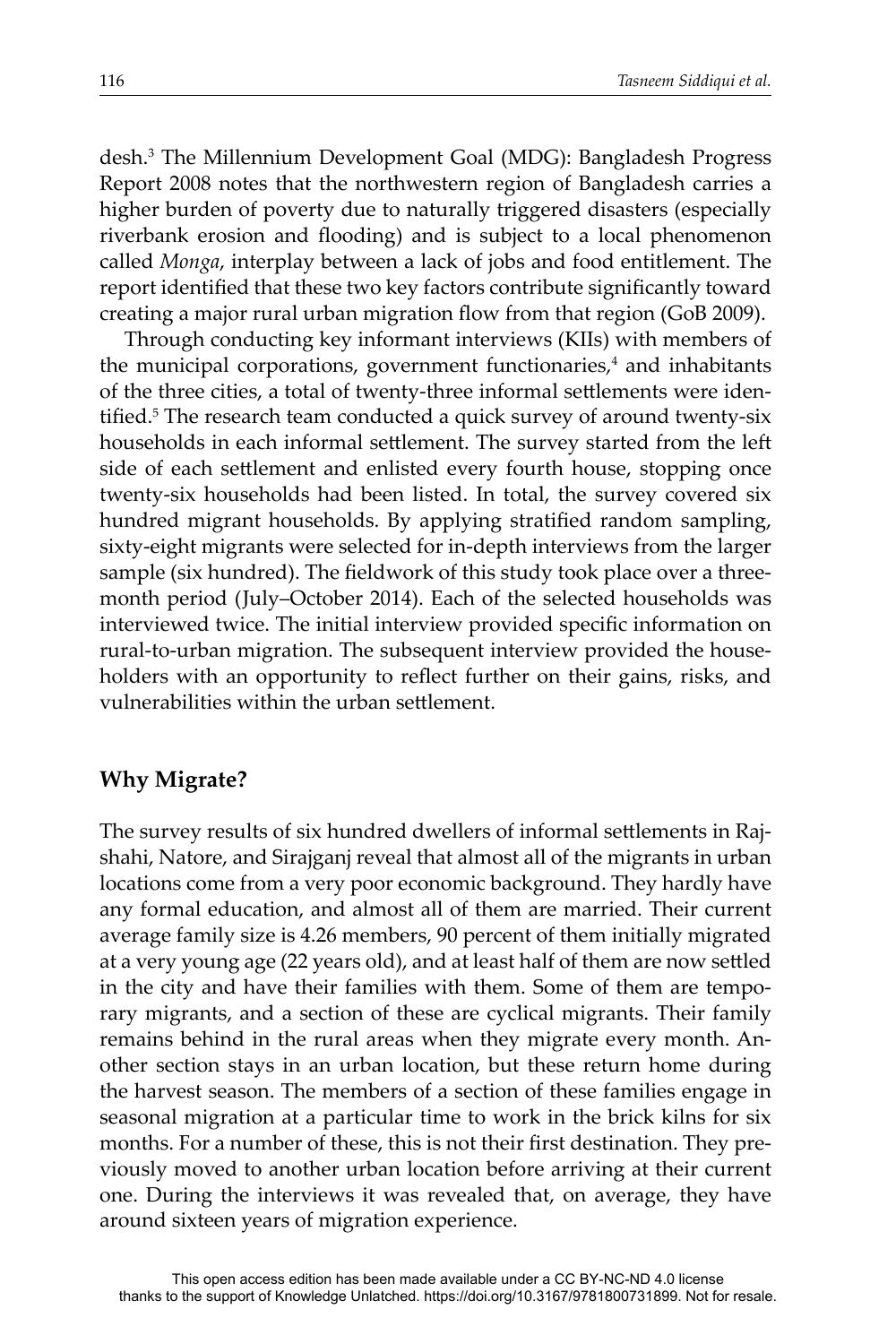For the majority, migration was not a sudden decision, and almost half of the migrants or their families had been considering migration as an option for a long time. The study finds that climatic stress is intertwined with the economic and social motivations underlying migration. One-third of the respondents had lost their homestead due to climate stresses (flood, drought, and riverbank erosion) as well as poverty. Eighty percent of them do not possess any agricultural land. The adult members of the households are desperate to earn an income, especially in the case of female-headed households. Abdul Latif's case sheds some light on how highly complex micro-, macro-, and mesolevel factors interact to produce the migration decision. Latif is originally from Chapainawabganj (in the northwestern district of Bangladesh), and he migrated, more or less permanently, to the city of Rajshahi with his wife and two sons seven years ago. He did not inherit any agricultural land from his father, and the only land he owns is homestead land. His village lies next to the India/Bangladesh border. In the village, he was unemployed. He, along with a few other villagers, used to work as an agricultural laborer on the other side of the border. He would cross the border in the morning, work all day, and then return across the border in the evening. Local people have always done this, long before the partition of India. Fifteen or sixteen years ago, the border security was tightened, and he and other workers faced difficulty in continuing to work. Then, he and his cousin joined a local *thikadar*, <sup>6</sup> who was himself a worker, and went to Rajshahi to engage in road work. For several years, he continued to work there for months at a time before returning home. In the meantime, he lost his homestead land to river erosion. For a further three years or so, he, his wife, and his children lived on land belonging to one of his relatives while he migrated back and forth in order to work in Rajshahi. The river eventually also submerged his relative's land, so, along with a few other families, the family moved to Rajshahi permanently. A few of his neighbors from the village accompanied him. For the last seven years, he has lived in Rajshahi in the Bhodra lakeside settlement.

In drought-affected areas, those with agricultural land faced difficulties in continuing with cultivation due to the downward trend in the groundwater level. Rich households could afford to continue to cultivate the land by paying a higher price for irrigation water. Families also were prompted to migrate if they had extended family or neighbors living in urban locations who passed on information about available jobs or offered an initial place to stay. In Rajshahi, like Latif, several other respondents also initially migrated with the support of *thikadars*. When asked why they chose this particular city, the main reasons inevitably included its proximity to their place of origin and access to information about the city through their social network.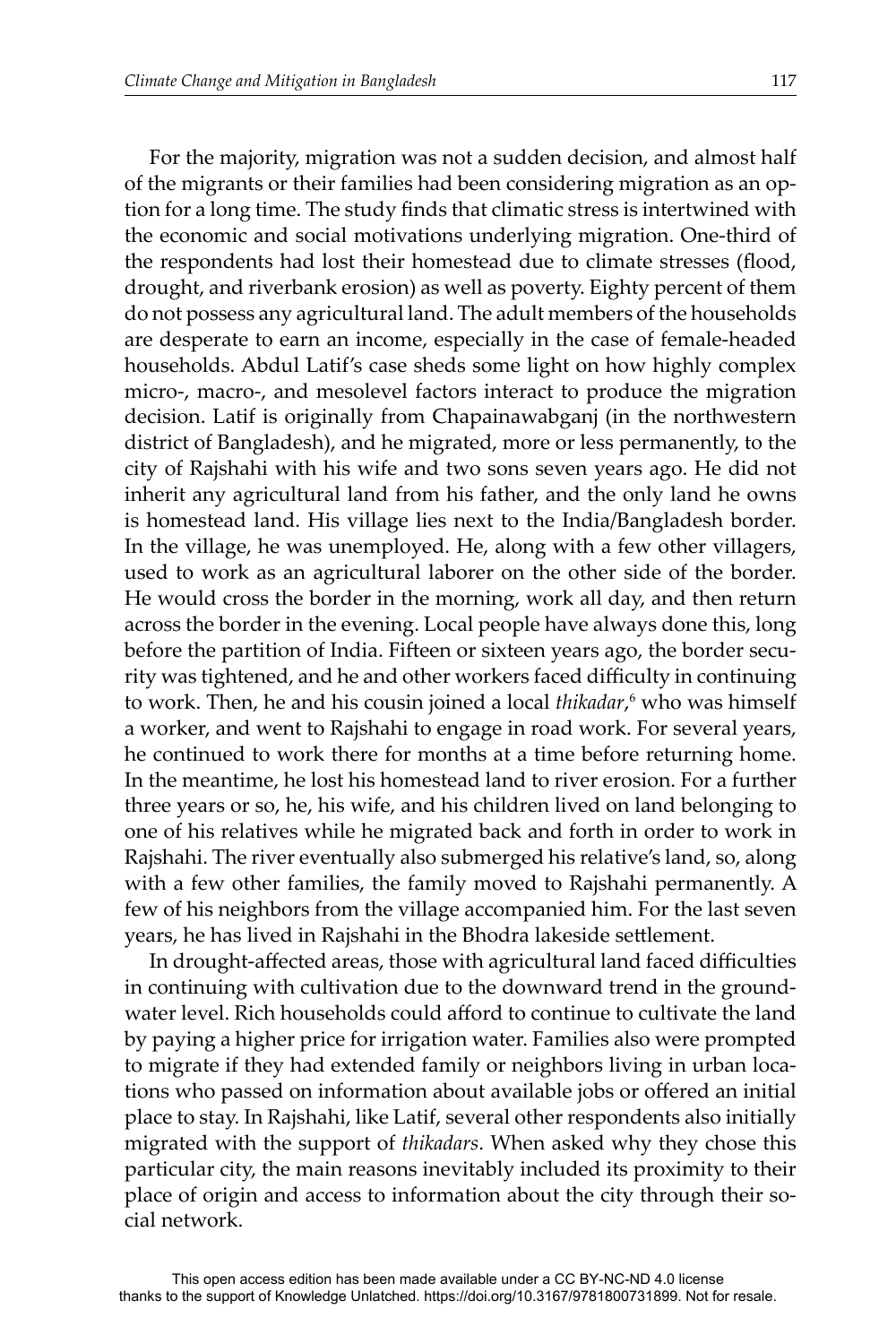Fear of the unknown also deterred some from moving longer distances to cities. Those who still had family members close by preferred not to travel too far in order to safeguard their house and family who remained in the rural areas. This explains why the majority of the migrants (64 percent) are from the same or neighboring districts. The possibility of having a roof over their head and access to a livelihood plus the availability of jobs in the urban locations are among the major driving forces behind their migration decisions. Nonetheless, this economic desperation is influenced or, to some extent, caused by climate change, disasters, and social as well as demographic circumstances. Moreover, the pull factors such as rapid urbanization and the consequent need for labor force play an equally important role to the push factors in the areas of origin. Mediating factors, such as access to social networks at the destination, also play a role. The following sections examine the situation of migrants in urban locations with the aim of understanding how many of the targets (that motivated them to migrate) have been achieved. We will analyze this on five grounds, namely: access to jobs, access to housing, access to drinking water, access to hygienic sanitation, and access to electricity and personal security.

#### **Access to Livelihoods at the Urban Locations**

Generally, through migration, most migrants manage to find work. A large number of them work in the service sector. Their jobs include: rickshaw, auto rickshaw, and van puller; bus and auto-tempo driver or conductor; hotel/restaurant boy; garage/workshop laborer; cook; cleaner; security guard; carpenter; scrap collector; private tutor; etc. In Chala *upazila*, a subdistrict of Sirajganj, some migrants work in the loom industry, while others are employed in the rice-processing mills, flour mills, jute mills, etc. Members of some of the households of the Haiadarpara railway colony settlement of Sirajganj seasonally migrate to other districts, traveling as far as Chattogram, Rangamati, and Khagrachari (southeastern districts) to work in the brick kilns for a period of six months at a stretch under a contractual arrangement. They also participate in earthwork. During the harvest period, the members of some of these households migrate to Tangail, Manikganj, Jamalpur, Sylhet, and Sunamgonj. A small percentage of the members of these households have migrated permanently and are employed in the readymade garment and other manufacturing and textile industries in Dhaka, Savar, Konabari, Gazipur, Narayangonj, and Narshingdi. The income of households with one or more seasonal outmigrant is comparatively higher and more secure compared with other types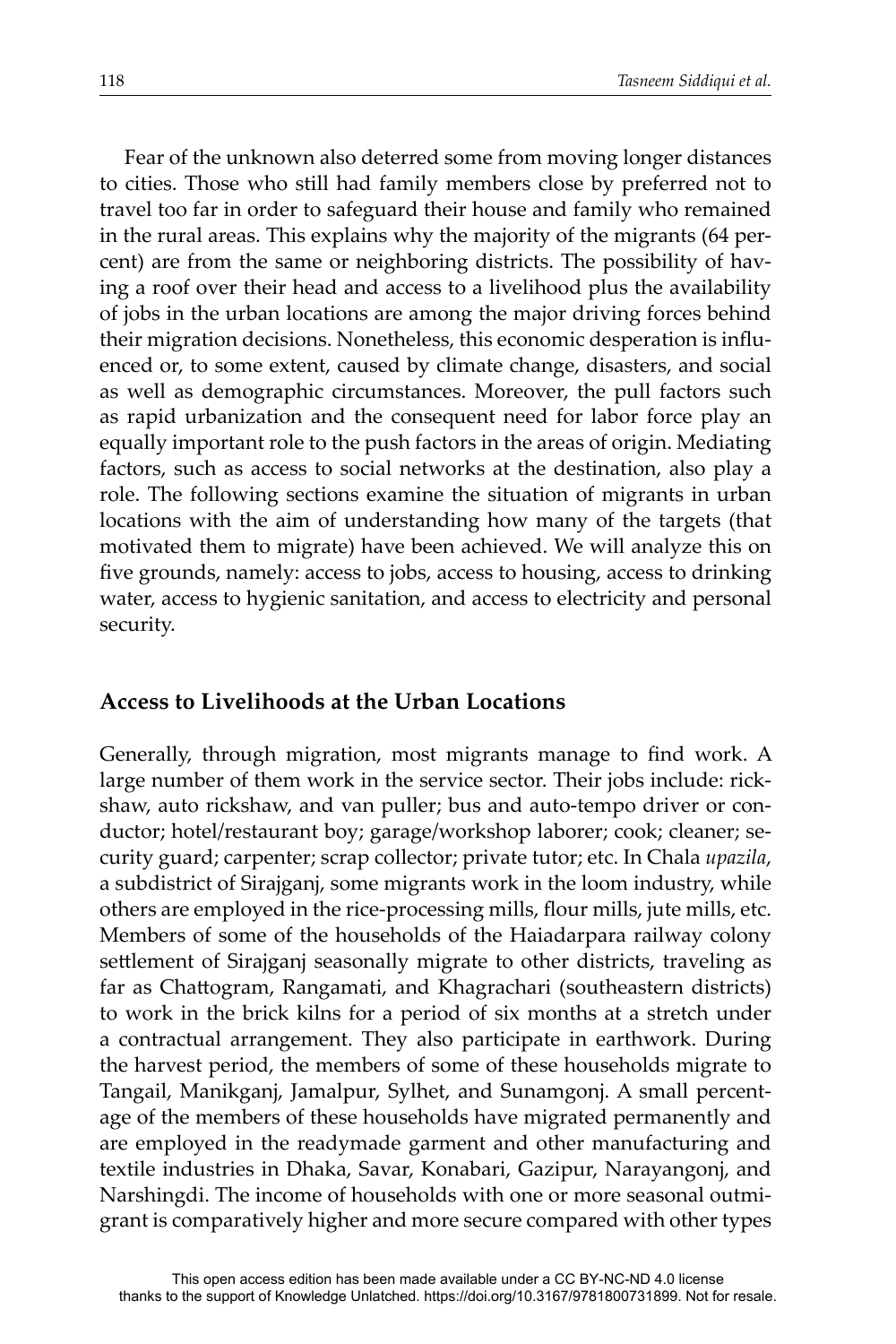of migrant households. Although the migrants find jobs in the urban areas, the majority of these positions, apart from a few, are informal sector jobs. The level of income earned from these jobs is very low. These migrants' average monthly household income is only Bangladeshi Taka (BDT) 7,382 (US\$96). With an average family size of 4.26, most of these households live below the poverty line, so the question is whether they migrated only for a job or whether they wanted a decent job with a reasonable salary that would allow them to live at least above the poverty line.

Now let us try to understand the nature of the jobs performed by some of these migrants. Getting a job is not a spontaneous event. Cyclic migrants do sometimes face problems finding work. It is not always assured. Some of them wait a few days, even up to a week, before securing employment. During our interview with Rafiq in Shatopolli Adarsha Gram of Natore, he stated that he had been waiting as long as twenty days. In some instances, the migrants even return home without finding work. Consequently, the migrants suffer financial losses while seeking employment. They have to bear their food and accommodation expenses. Most of those who have remained in the city permanently are not engaged in stable jobs. They face termination without notice. If, for any reason, a migrant cannot find work, he or she cannot earn anything that day.

Some of the tasks performed by the migrants are unhygienic and injurious to health. The risks vary according to the type of job performed. Those who work in the tanneries of Sirajganj are extremely vulnerable to breathing problems, asthma, and skin disease. Those who work as scrap and metal collectors, particularly in Rajshahi, gather waste items such as, torn sandals, dust, hair, polythene, broken glass, plastic bottles, etc. The sharp edges of these materials make them prone to suffering accidents, and they are also exposed to broken glass, syringes, and other toxic materials. These families also involve their children in their scrap collection work.

Now we will discuss the conditions of the migrants' residence in the urban areas and attempt to understand the risks associated with the urban living conditions.

#### **A Roof over My Head**

Forty years ago, a few migrants started one of the first informal settlements named Uttar Patuapara settlement in Natore. It is located by the side of a long canal that passes through the municipality. The canal is connected to the Padma River. Over the years, the canal has become narrow. This is due both to the loss of water flow caused by Farakka Barrage<sup>7</sup> on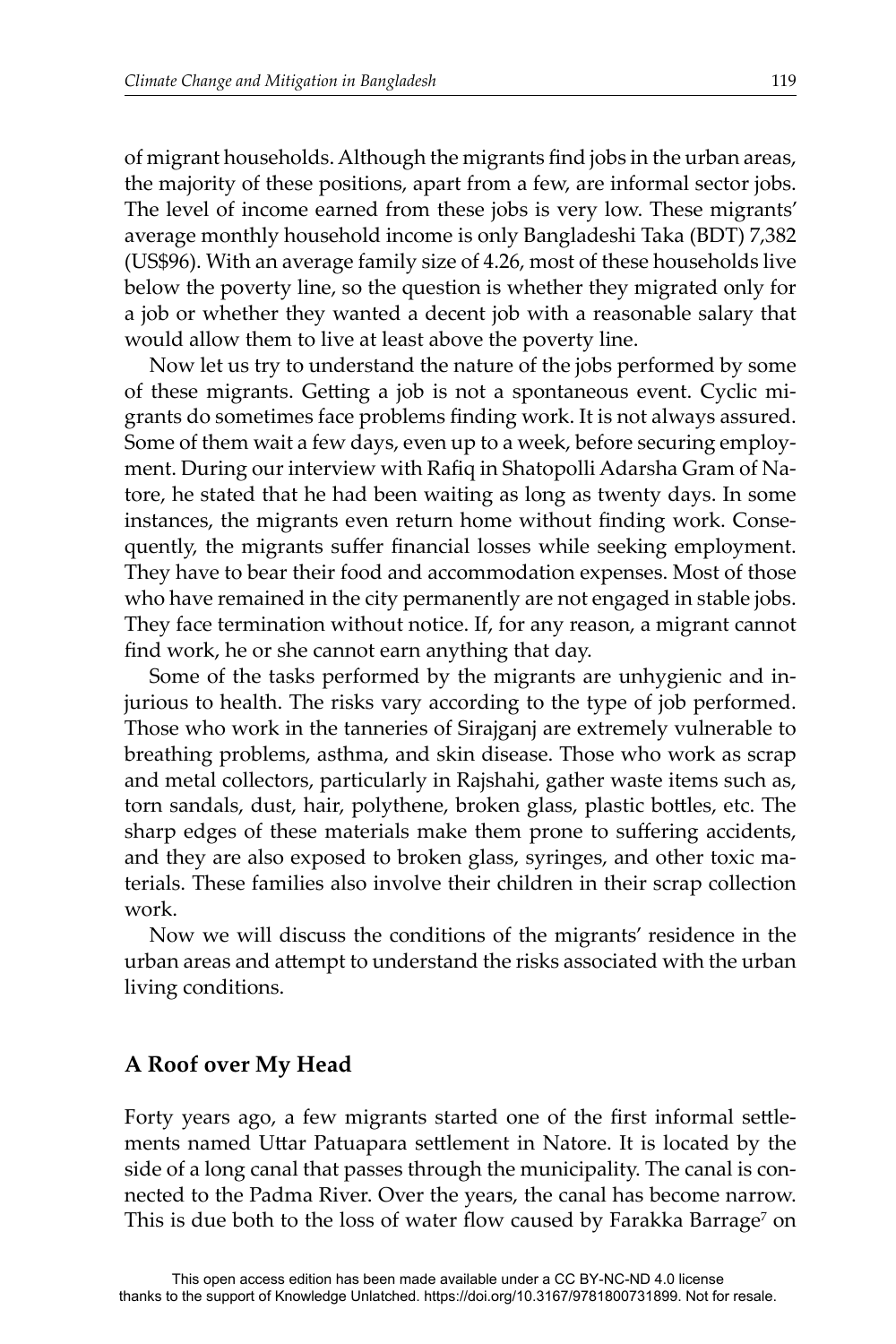the Bangladesh-India border and also to the unauthorized land grabbing by some locally influential people. The inhabitants of this settlement have never experienced eviction. Although temporary, the settlement has electricity, taps with drinking water, and sanitation facilities.

The migrants who have been living in informal settlements on railway land have experienced multiple evictions. With the help of influential politicians, subsequently, they have returned to the same area and been able to rebuild their shanties. The aim of local politicians in helping this low-income population is to ensure their support at political events such as processions and rallies. Permanent migrants also try to maintain good relationships with politicians as they try to secure a national voter identity card (ID) from the location where they are currently residing. The local politicians assist them with this endeavor in order to use them as a voter bank.

Migrants are keen to obtain an ID in their current place of residence in order to access the services provided by the government's social safety net measures. This is necessary also in order to obtain loans from the local banks or nongovernmental organizations (NGOs). One of the sites of Natore is a good example of a government initiative for ensuring safe, sustainable shelter for migrants. The government allocates land, and the migrants build houses on it. These houses are well built. The NGOs, under a microcredit program, provide loans to these migrants. Some also borrow from moneylenders. Those who live on government-allocated land do not face the fear of eviction. In the words of a fortunate migrant, they have not only been able to ensure a stable house but have also increased their position in society. A female head of a migrant household in Natore stated, "Please don't call us slums-dwellers . . . we have prestige. . . . My elder son is now studying at BUET [Bangladesh University of Engineering and Technology, one of the top universities in Bangladesh]. We arranged a good marriage for my daughter. . . . They are now living a happy life . . ."

In Rajshahi, the main settlements are located beside the Padma River, adjacent to the railway lines. Recently, the city government invested in the renovation of the city, and many migrants have been displaced because of these development initiatives. The city mayor states that he plans to build houses for those who have been displaced. During our interviews with the migrants, they stated that since eviction they have been living by the roadside and on public and private vacant land. In Sirajganj, the migrants mostly settle on the banks of the Jamuna River, on the side of the embankment, and on unused railway property. The local residents also build shanties on unused government land, and migrants pay rent to live in these shanties. Migrants who live on the embankment and by the road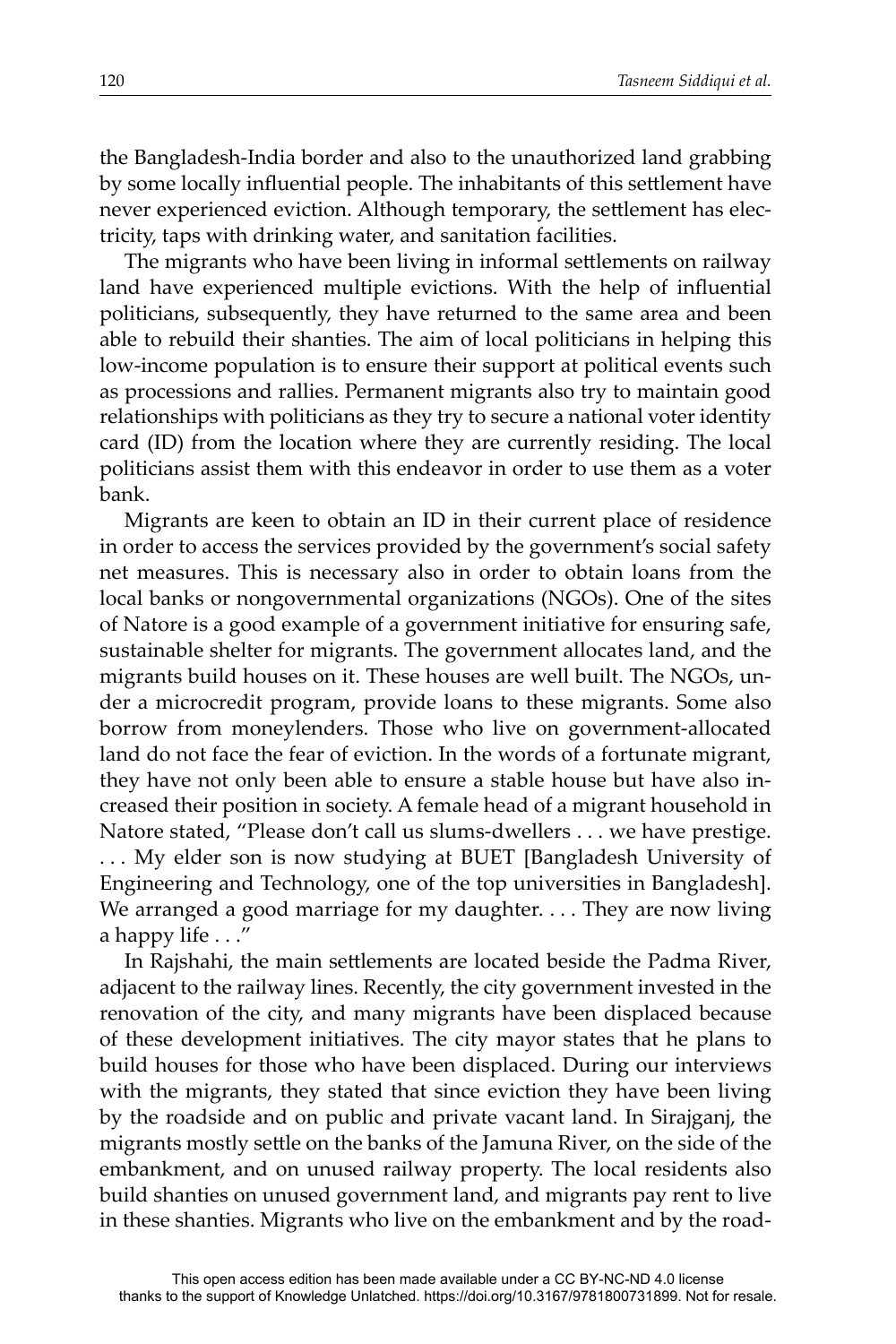side feel insecure because of the location of their houses. Another migrant, Nadia, also from the Bongram settlement in Rajshahi, stated, "I'm scared that my young son might have a road accident. . . . When I hear the heavy trucks moving at night, I wake up scared that they might crash into our shelter and kill us." These comments reflect the migrants' different types of vulnerabilities.

Two kinds of shelter exist in all locations. The relatively better ones are made of tin and have a concrete floor. The poorer ones are constructed of mud, thatch, or bamboo. All of the houses are very small, being 266.34 square feet on average. Over 70 percent of the households do not own the house in which they currently live. As the migrants are aware that they might be evicted at any time, they are not willing to spend large sums of money building their houses, or on or long-lasting repairs. The floating migrants build their shanties out of cheap, low-quality materials like bamboo and plastic. Every year, the residents need to spend money to repair their shanties because these cheap materials decay so quickly. They also have to repair their shanties particularly after storms. Nonetheless, some of them consider themselves lucky to have a roof over their head. Nikheel Kanti resides in a very poor-quality shanty but thinks that, in the future, his family will be able to move into a better one.

Environmental concerns are also significant in the urban locations. In all three areas under consideration, migrants settle at the riverside, which is prone to flooding and river erosion. In these areas, due to the low quality of housing materials, these migrant households suffer badly during extreme weather conditions. One migrant Abdul, from the informal settlement located beside the Rajshahi Railway Station, stated ironically, "Weather cuts both ways for us. During the winter we suffer from cold spells and during summer from extreme heat." Migrants also face human-made environmental stresses in their dwellings. Rojina, the wife of a migrant who resides in the Padma residential area of Rajshahi, stated that "in the last twenty years, first, I lived with my parents and now with my husband's. We never saw strong thunderstorms like we had last year that caused great damage to our dwelling. We had to find extra money to do the repair work. Now, we must always be prepared to rebuild our shanty again in cases of excessive rain and storms." In Natore's Shatopolli Adarsha Gram, those living at the side of the canals of Turag River are exposed to industrial waste produced by the Carew chemical company. Due to chemical reactions, their tin sheds become rusty very quickly. The dwellers have lost their ability to catch fish due to water pollution.

Some of the migrants identified other forms of insecurity in their settlements. Children's exposure to drugs is one of these. Lipi of Shohidgonj settlement of Sirajganj has two small children, and she stated that she would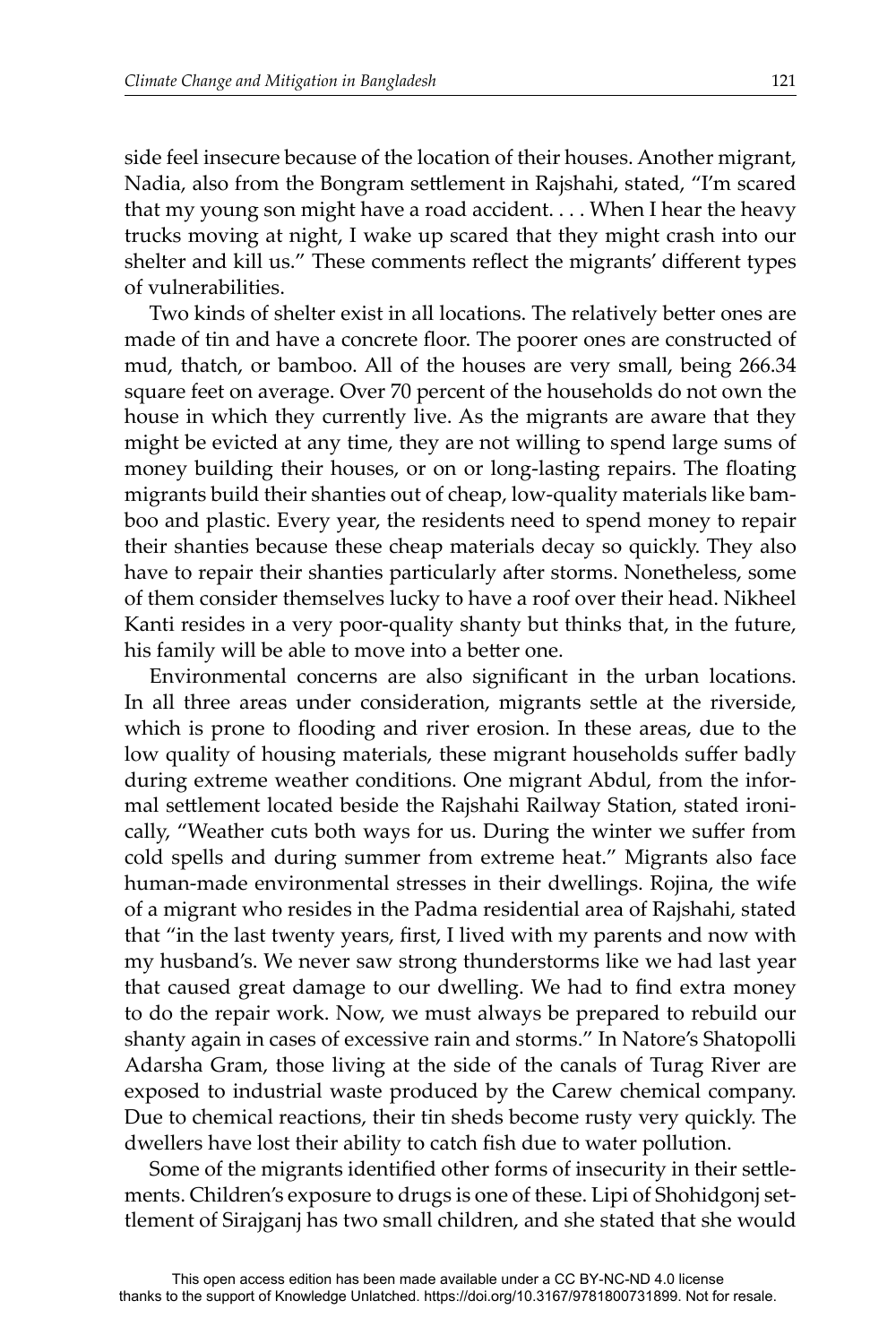like to move to a more secure place where her children would not be exposed to drugs. In order to obtain protection, migrants need to have a good relationship with the local politicians. These politicians, in exchange, want them to participate in political events. Taking part in these events can be risky. A few women migrants in Sirajganj and Natore, on the other hand, are concerned about their physical and sexual security. Women also expressed the insecurity of leaving their young children indoors when they are working outside. Lata leaves her daughter unattended while she goes to work in a nearby house. She stated: "My employer told me there are bad people who kidnap children." Sultan, the wife of a rickshaw puller, lives with her family in Dhulipara settlement of Sirajganj. She stated: "I'm scared during the night when my husband's busy pulling a rickshaw. My two daughters are unsafe, as an unknown man with a bad intention may enter our home.  $\dots$  One day, I was terrified when two gangs were fighting each other and suddenly damaged my house." Compared to male migrants, women migrants as well as male migrants' wives expressed more concern about the physical and sexual security of their children.

#### **Access to Drinking Water, Sanitation, and Electricity**

Tube wells remain the predominant source of drinking water for migrant households in all of the locations. Pipe water is available in a few locations. In Sirajganj, those who live on the riverbank find it difficult to obtain safe drinking water during the monsoon floods. Some of the tube wells become submerged by water, forcing migrants to travel a long distance to obtain drinking water and spend extra money for a rickshaw or boat to transport the water. Sadeq, a migrant from Zelepara settlement of Sirajganj, stated: "There are houses that have tube wells, but the owners are unwilling to allow us to use them as this may reduce the longevity of the pump. They lock up their tube well with iron chains."

In Rajshahi, it is also difficult to access safe drinking water. However, those living in the city center have access to the city corporation's water supply. Sometimes, they also visit houses in the nearby residential areas to obtain water that people kindly provide. But during the summer it is very difficult to obtain water because the water supply also falls. One migrant from Borda lakeside settlement of Rajshahi has access to a tube well. He revealed a new problem, as it seemed to him like the groundwater level had fallen, so for the last five to six years, during some seasons, it became difficult to obtain water through the tube well. Recently, the Natore municipality has begun to supply pure drinking water in the summer. The lo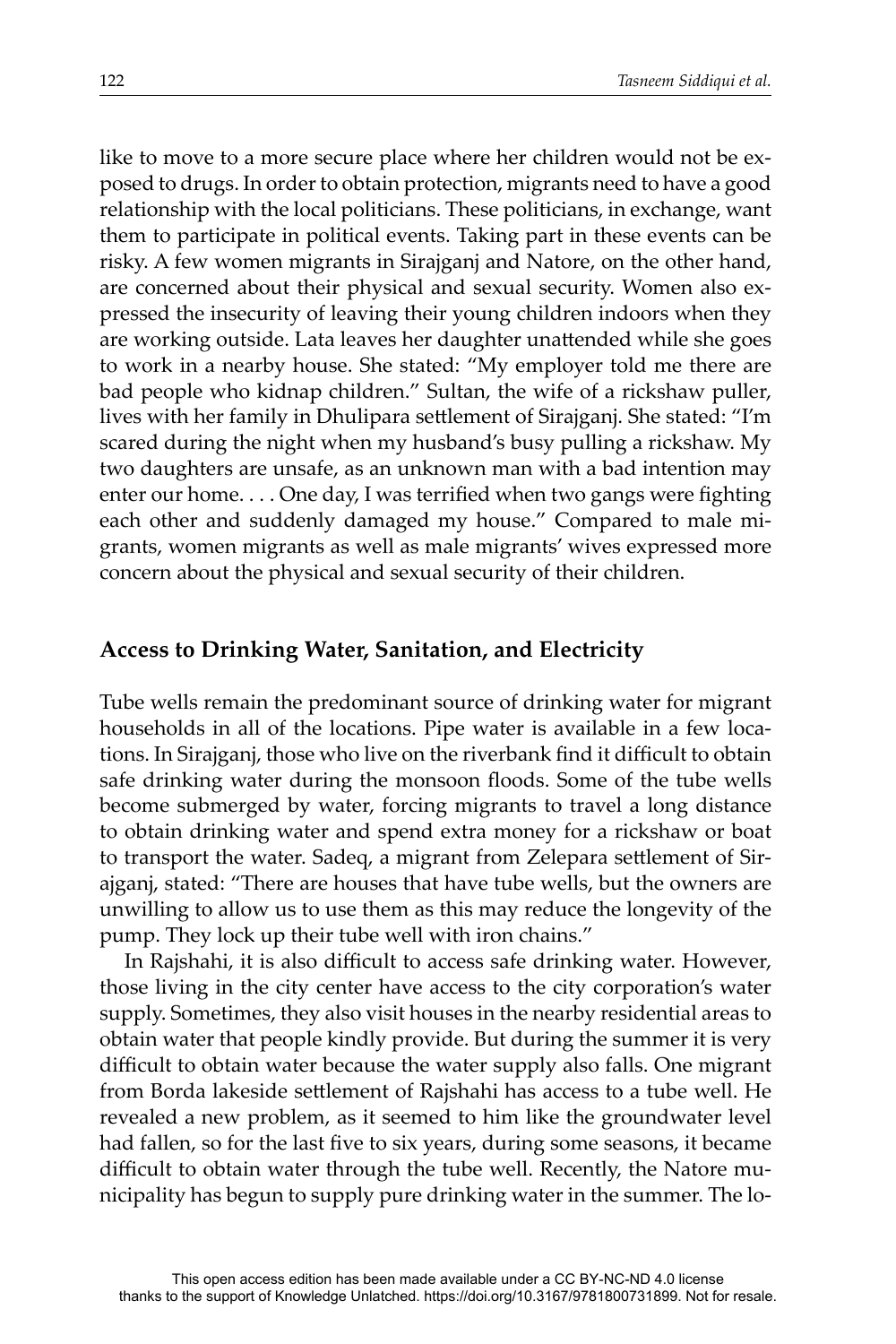cal NGO officer and key informants state that Natore does not suffer from a shortage of water as the area has one of the largest water bodies of the country named "Chalan Beel."<sup>8</sup> However, at the three study sites, the conditions of the tube wells are very poor, and some are out of service. People there are waiting for influential political leaders or government officials to set up new tube wells. Again, the problems associated with accessing safe drinking water are worse for those living at the riverside than those living in the city centers.

The sanitation system has been identified as one of the biggest problems in the settlement areas. The houses that are built or rented by the migrants on the government-allocated land in Natore have proper water-sealed toilets. The rest of the settlement dwellers face a shortage of toilets. More than half of the respondents use a common (community) latrine. In Sirajganj, those living at the riverside have only a few community toilets for a large number of users. For those living on the embankment, it is very hard to find space to set up new latrines. In some cases, they use the riverside as their toilet. Many households have created a temporary toilet beside their kitchen. These toilets have grave consequence for hygiene, as some of these areas are flooded very easily. In Rajshahi, all of those who live by the roadside use open spaces, and others use private and community latrines. Migrants who have received a voter ID are now lobbying the influential political leaders to set up latrines for them. Not only is the number of toilets insufficient but their quality is also poor. In all three locations, half of the latrines are not water sealed. Lima, the wife of a migrant from the Dadapur road settlement of Natore, stated that "my daughter is two years old. She suffers off and on from an upset stomach. When we visit our village, she suffers less. One of my neighbors told me not to allow her to play in the common open space, as it is too close to the toilets. I think she's right. The community toilets here are open latrines."

More than 80 percent of the respondents have electricity in their houses, while 20 percent use kerosene for lighting. Those who live on the riverbank in Sirajganj cannot access electricity, while those who live on the embankment do so via illegal connections and must regularly bribe the local power supplier. In Rajshahi, those who live in the city areas have electricity, but those who live at the riverside do not. In Natore, most houses can access electricity. When the migrants were asked to reflect on what they liked most about urban living, access to electricity is appreciated the most by those who have it, as, according to them, it helps their children to study; however, power cuts are common. Nafisa from the Narodnodi settlement of Natore complained that power cuts occur at odd times, usually when the children need to study.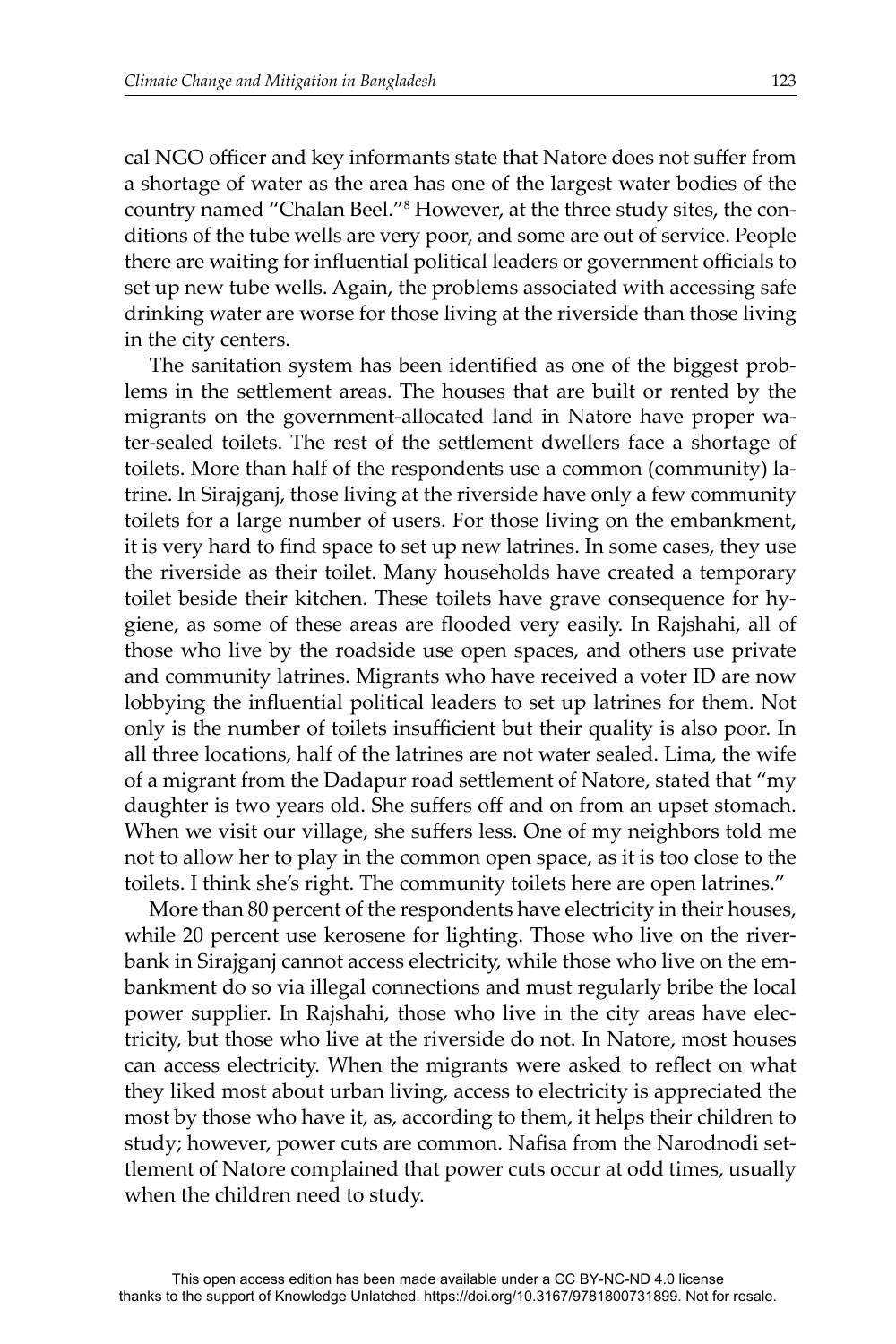#### **Summary and Conclusions**

This chapter has attempted to shed light on the lives and livelihood of climate-affected poor internal migrants living in informal urban settlements. The aim of this chapter was to understand their perceptions of their gains and losses as a result of migrating. In other words, it has attempted to assess their evaluation of the outcome of their migration decision: did they think that they would be able to use migration as a successful adaptation tool to overcome some of the climate-related and other stresses they faced in their areas of origin that led them to migrate in the first place? In retrospect, was this the best choice? What are the challenges and vulnerabilities that they face in their new urban life? More importantly, do they feel that those vulnerabilities can be reduced?

The chapter began by exploring the role of climate change–related stresses in inducing migration. It became obvious from the statements of the migrants and their life partners that their migration decision has been a culmination of the interplay of many complex factors, including macrolevel realities such as the hurried, unplanned border settlement between India and Bangladesh by the British rulers during the partition of India, where the agricultural land is located on one side and the villages where people live are located on the other side; individuals' experience of the loss of their homestead land to river erosion or the financial inability of an individual to continue farming due to the increased cost of irrigation, against a backdrop of the slow-onset climate change of increased drought and its effect in lowering the groundwater level; exposure to information about job opportunities in urban areas; and access to help provided by the *thikadars*. The study finds that migration to urban locations has provided better job opportunities for the migrants—they can earn an income by pursuing various trades, although these generate modest sums for their subsistence. The migrants perceive this as fulfillment of the most important target of their migration, which is income adaptation. Those who lost their homestead land can now have a roof over their head. Some of their children attend school, while others have even managed to send their children to the best universities in the country. To them, these are great achievements compared to what would have happened if they had remained in their villages. Given all of their options, the majority was of the opinion that moving to the urban location was a better choice than staying put in their villages. But do they think that it is enough for them? Perhaps not—they aspire to many other things.

With some exceptions, these migrants are predominantly employed in the informal sectors, and their average income is around US\$96. The average family size is 4.26 people. A simple headcount calculation would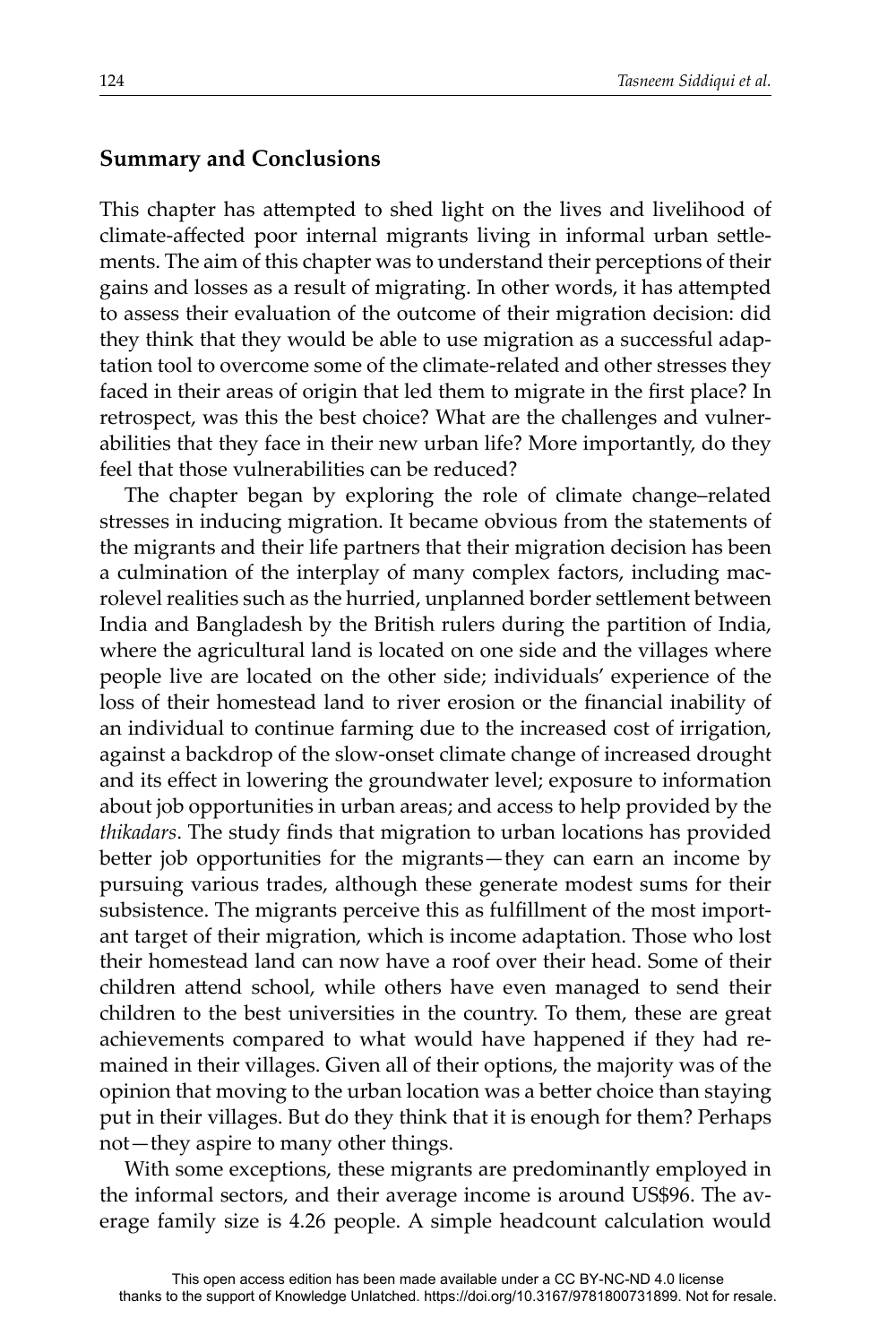show that the majority of them live below the poverty line. Some jobs are hazardous, while others expose them to respiratory, skin, and many other types of diseases. The jobs that they perform are essential for the city, but their working conditions are poor. They live with a dream of formalizing their services to the government. They also hope for the passage of a minimum wage policy, as they wish to enjoy basic labor rights.

On average, the size of the current homestead of these migrants is only 270 square feet. A large number of migrants live with the constant fear of eviction. One-third have gradually moved into improved housing, and the rest also aspire to move out of their current shanties. Many new migrants end up living in environmentally unsustainable areas. Those who live in the riverside settlements regularly experience flooding, polluted water, bad odors from garbage, etc. Dwellers in some of the settlements currently cannot access safe drinking water year round. In the established settlements, the migrants have access to hygienic toilets, but, for many others, the insufficient number of toilets and unhygienic positioning of those that do exist have exposed many to health problems. Migrants who have access to electricity deeply appreciate it and stress its importance for their children's education. Unfortunately, many of them fear that the electricity lines might be disconnected at any time, as they are illegally installed.

The study also reveals that the experience of living in the informal settlements varies based on the location and gender of the respondents. In some locations, access to drinking water is a huge problem, while in others it is not; similarly, the situation regarding access to electricity is also location specific. Major differences have been observed among men and women when asked to prioritize the problems in their urban lives. Men stress job-related problems, while the women focus more on problems linked to personal safety and security, sexual harassment, a lack of childcare facilities, etc.

An important finding of the research is that the migrants do not always passively take whatever is available in the settlements but are willing to accept challenges to improve their situation. On various occasions, certain migrants have demonstrated their agency. Through influencing the local politicians or city mayor, they have been able to introduce electricity into their dwellings, or negotiate water-sealed toilets, and also lobby for the installation of new tube wells.

This leads to the conclusion that, based on the macro- and microlevel individual realities, influenced by the environmental, demographic, socialeconomic, and political surroundings operational in both the origin and destination locations, and mediated by intervening agencies and networks, a percentage of the villagers would stand by their decision to mi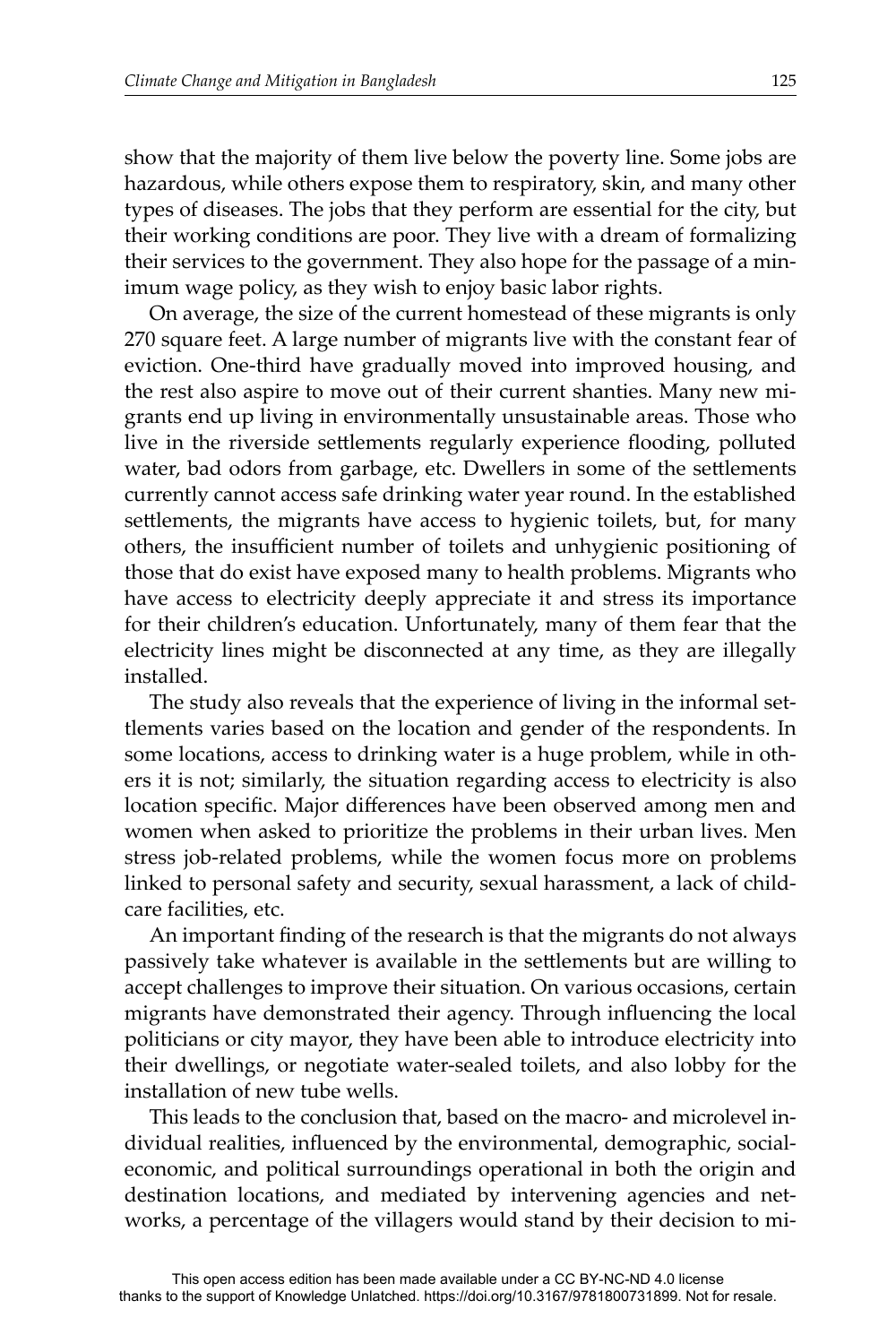grate. More importantly, migration can be one of the many adaptation choices for people faced with climatic stresses. To make migration choices more effective, the traditional policies of regarding rural-to-urban migration as a threat or problem of urbanization should be replaced with a more accommodative policy framework. Instead of explaining rural-to-urban migration only from the push perspective, the urban pull factors should also be taken into consideration. The growth hubs of Bangladesh are located in the urban areas. These growth centers require a workforce. That is one of the reasons why the country is rapidly becoming urbanized. Therefore, urban planners need to think in terms of creating space for service providers. The study has particularly explored alternative cities instead of the two megacities of Bangladesh. This has allowed us to argue for the decentralization of the growth centers to avoid overcrowding in a few cities. If the country is committed to achieving the Sustainable Development Goals (SDGs) target 11, related to creating safe, sustainable, and inclusive cities for all, then policies must be in place to eliminate precarious work and the living conditions of new migrants in the urban locations.

## **Acknowledgments**

We acknowledge the contributions of the Deutsche Gesellschaftfür Internationale Zusammenarbeit (GIZ), Bangladesh, for supporting the Refugee and Migratory Movements Research Unit (RMMRU) to conduct the research on "Adaptation Strategies of Poor Urban Migrants in the Context of Climate Change: A Case Study of Informal Settlement in Natore, Sirajgang and Rajshahi." We are also thankful to the RMMRU for providing us opportunities to carry out the research, on which this chapter is based.

**Dr. Tasneem Siddiqui** is professor of political science, University of Dhaka, and founding chair of the Refugee and Migratory Movements Research Unit (RMMRU), Bangladesh. She advises research projects of the RMMRU. She is known nationally, regionally, and internationally for her insightful works. She has vast experience in migration, gender, public-migration policy, administrative and policy reform in the migration sector, and other relevant issues. She has written pioneering works on the migration–climate change nexus, migration-gender nexus, return migration– skill development nexus, etc. She is deft on advocacy issues.

**Dr. Mohammad Jalal Uddin Sikder** serves as an associate professor of development studies at the Daffodil International University (DIU), Bangladesh. He also engages as an adjunct senior research fellow at the RMMRU.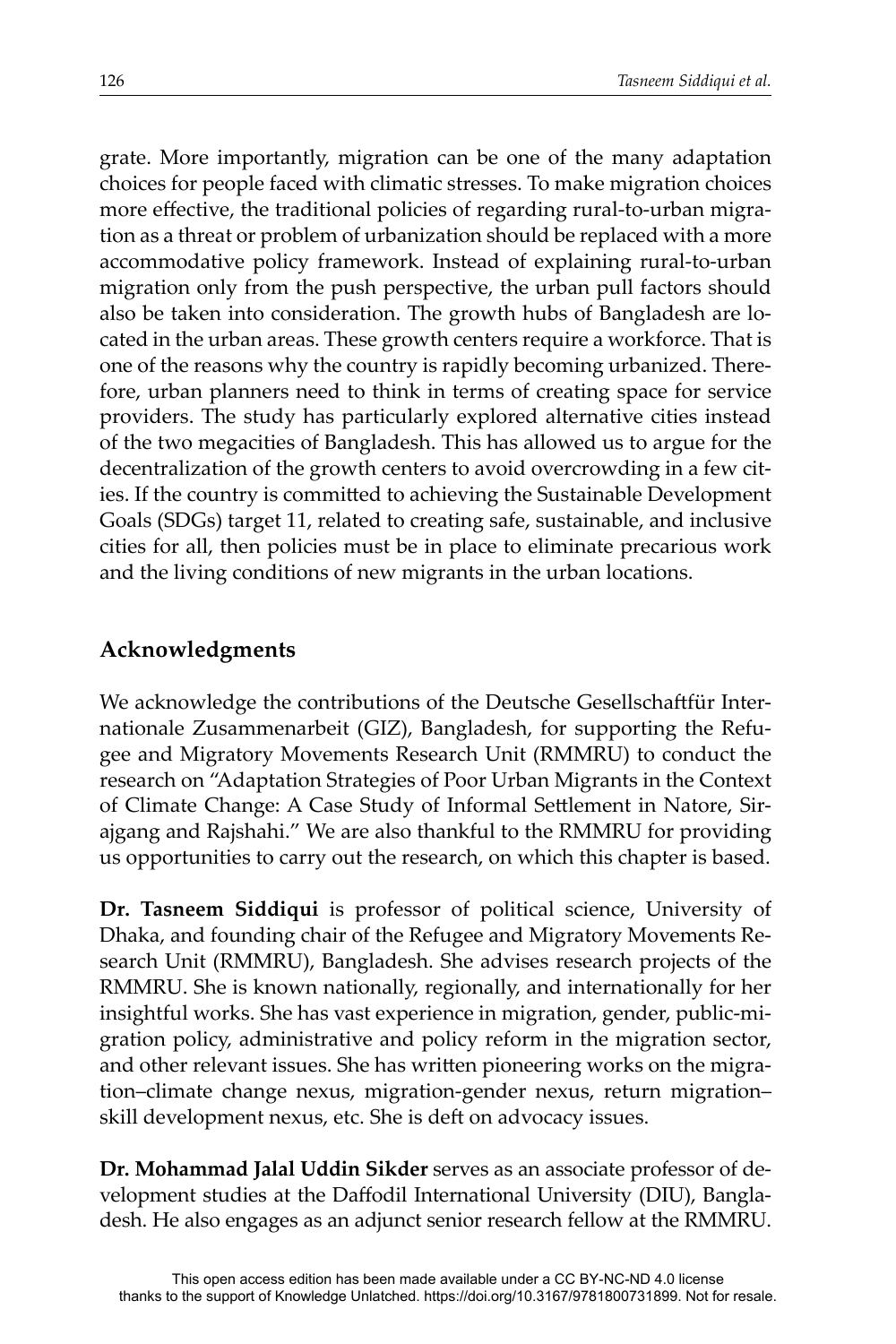Sikder has also been involved in a number of studies under the Migration out of Poverty RPC, University of Sussex, United Kingdom. He was a recipient of the NTS-Asia Research Fellowship from Nanyang Technological University, Singapore. His research interests include labor migration recruitment processes and returnee reintegration; remittances, development, dependency, and inequality; irregular cross-border migration, human smuggling, and trafficking; migration and TVET skills for employment; forced migration and Rohingya (Myanmar) refugees' situation; climate change–induced migration; and urban resettlement and livelihood. Sikder has coauthored a book titled *Remittance Income and Social Resilience of Migrant Households in Rural Bangladesh* (Palgrave MacMillan, 2017).

**Mohammad Rashed Alam Bhuiyan** is a PhD student at the Centre for Trust, Peace and Social Relations (CTPSR), Coventry University, United Kingdom. He will be studying "The Role of Intermediaries in Understanding the Relations of Migration (In)equality and Development" under the UKRI-GCRF-funded Migration For Development and Equality (MIDEQ) project (www.mideq.org). He is also a faculty member of the Department of Political Science at the University of Dhaka and adjunct research fellow of RMMRU. Recently he did an MSc in Sustainable Development from the University of Exeter with Commonwealth Shared Scholarship. His expertise lies in studying various forms of internal and international migration, adaptation to climate change, sustainable and inclusive urban development, and migrants' rights and well-being. Previously, he served on the RMMRU as a research associate. He has worked across several research projects in collaboration with the Universities of Exeter, Sussex, Southampton, and other research units, primarily focused on international labor migration, internal migration (climate-induced migration and displacement), adaptation to climate change, sustainable cities, and inclusive urban development.

#### **Notes**

1. In this chapter, we follow the definition of adaptation employed by Working Groups II and III in the IPCC (The Intergovernmental Panel on Climate Change) *Fifth Assessment Report*. They define the term as "the process of adjustment to actual or expected climate and its effects." IPCC is the United Nations body entrusted with periodical evaluation of the scientific premise of climate change, its associated impacts and risks ahead, and solutions for adaptation and mitigation. Since its inception in 1988 it has been producing state of climate change–related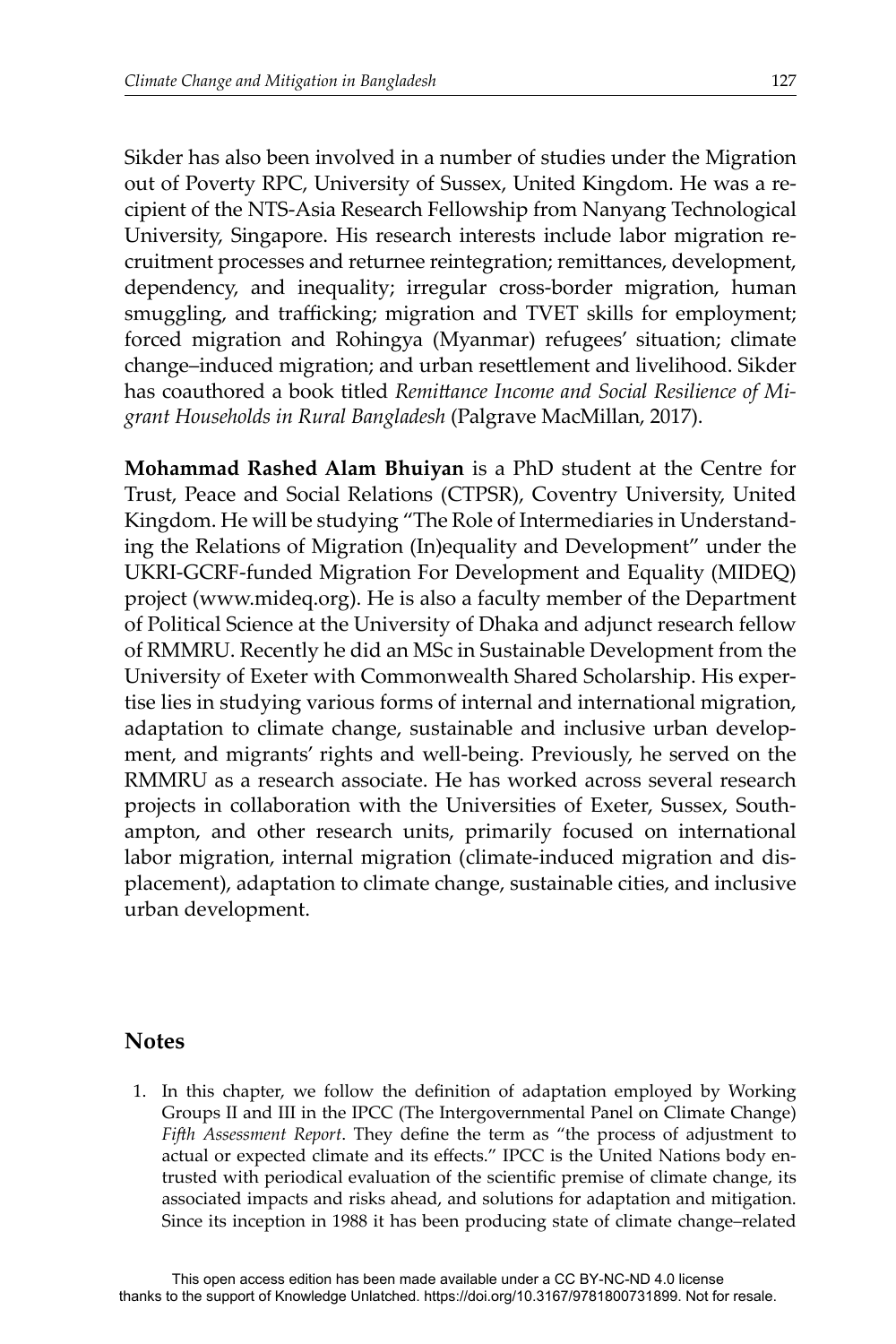assessment reports periodically. IPCC *FiĞ h Assessment Report* (AR5) published in 2014 presented the climate change–related scientific knowledge, new results, and updates since the publication of the IPCC *Fourth Assessment Report* (AR4) in 2007. The IPCC Working Group II (WGII) assesses the impacts, adaptations, and vulnerabilities related to climate change. The IPCC Working Group III (WG III) mainly deals with climate change mitigation, or assessing methods for reducing greenhouse gas emissions in the atmosphere. For details see, IPCC 2014a.

- 2. The term "vulnerability" describes the degree of exposure to risk, stress, and shock as a result of the adverse effects and consequences of the livelihood and socioecological systems (Masten 1994: 7; Adger 2000: 348).
- 3. Bangladesh is divided into seven divisions: Dhaka, Chittagong, Rajshahi, Sylhet, Barisal, Khulna and Rangpur, each of which is itself subdivided into 64 districts or *zila*. These districts are further subdivided into 493 sub-districts or *upazila*, each with its own police station (except for those in the metropolitan areas), and are further divided into several *unions* made up of multiple villages.
- 4. Interviews were held with the mayors and ward commissioners of Natore Municipality and Sirajganj Municipality and the chief executive officer and ward commissioners of Rajshahi City Corporations.
- 5. In Natore Municipality area: Shatopolli Adarsha Gram, Uttar Patuapara, Jhautola, Kandivita, Moddhopara, Dadapur road, Station Rail, Mirpara Narod Nodi, and Chalan Beel. In Sirajganj Municipality area: Haidarpara Railway Colony, Kamrapara, Dhulipara, Chowdhuripara, Zamtola, Notun Vangabari, Shohidgonj, KhademerPul, Zele Para, and Rishi Para. In Rajshahi corporation area: Bhodra lakeside, Bongram, Padma Residential area, and Rajshahi railway station.
- 6. A contractor or middleman.
- 7. Farakka Barrage was installed across the Ganga River located (Murshidabad district Indian state of West Bengal), roughly 18 kilometres far from the Shibganj border of Bangladesh.
- 8. Chalan Beel is a wetland in Bangladesh and located across Singra and Gurudaspur *upazilas* of Natore District as well as its outspreads in some *upazilas* of Pabna and Sirajganj Districts.

# **References**

- Adger, William Neil. 2000. "Social and Ecological Resilience: Are They Related?" *Progress in Human Geography* 24(3): 347–67.
- Adger, William Neil, Ricardo Safra de Campos, Tasneem Siddiqui, and Lucy Szaboova. 2020. "Commentary: Inequality, Precarity and Sustainable Ecosystems as Elements of Urban Resilience." *Urban Studies* 57(7): 1588–95.
- Akter, Sonia. 2012. "The Role of Microinsurance as a Safety Net against Environmental Risks in Bangladesh." *Journal of Environment & Development* 21(2): 263–80.
- Black, Richard, Dominic Kniveton, and Kerstin Schmidt-Verkerk. 2013. "Migration and Climate Change: Toward an Integrated Assessment of Sensitivity." In *Disentan*gling Migration and Climate Change, edited by Thomas Faist and Jeanette Schade, 29–53. Berlin: Springer.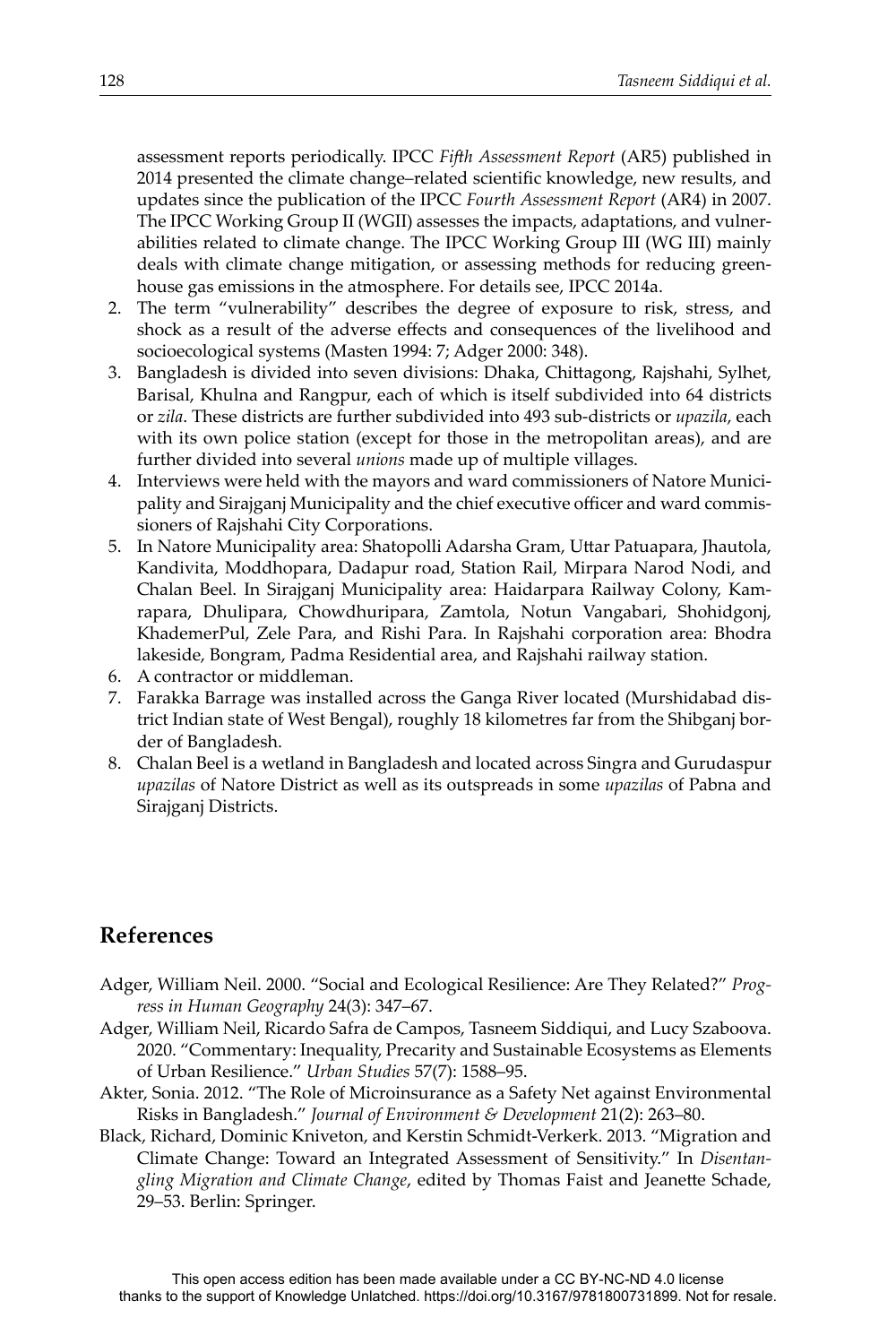- Chen, Juan, Shuo Chen, and Pierre F. Landry. 2013. "Migration, Environmental Hazards, and Health Outcomes in China." *Social Science & Medicine* 80: 85–95.
- Craig, Gary. 2015. "Migration and Integration: A Local and Experiential Perspective." Birmingham: Institute for Research into Superdiversity, University of Birmingham.
- De Campos, Ricardo Safra, Samuel Nii Ardey Codjoe, W. Neil Adger, Colette Mortreux, Sugata Hazra, Tasneem Siddiqui, Shouvik Das, D. Yaw Atiglo, Mohammad Rashed Alam Bhuiyan, Mahmudol Hasan Rocky, and Mumuni Abu. 2019. "Where People Live and Move in Deltas." In *Deltas in the Anthropocene*, edited by Robert J. Nicholls, W. Neil Adger, Craig W. Hutton, and Susan E. Hanson, 153–71. Cham: Palgrave Macmillan.
- Foresight. 2011. "Migration and Global Environmental Change: Final Project Report." London: The Government Office for Science.
- GoB (Government of Bangladesh). 2009. *Millennium Development Goals: Bangladesh Progress Report 2008*. Dhaka: General Economics Division, Planning Commission, Government of Bangladesh.
- Hunter, Lori M., Jessie K. Luna, and Rachel M. Norton. 2015. "Environmental Dimensions of Migration." *Annual Review of Sociology* 41(1): 377–97.
- IDMC (International Displacement Monitoring Centre). 2015. *Global Estimates, 2015: People Displaced by Disasters*. Geneva: International Displacement Monitoring Centre (IDMC).
- IPCC (Intergovernmental Panel on Climate Change). 2014a. *Climate Change 2014: Synthesis Report. Contribution of Working Groups I, II and III to the FiĞ h Assessment Report of the Intergovernmental Panel on Climate Change*. Geneva: Intergovernmental Panel on Climate Change (IPCC).
- ———. 2014b. *Planned Relocation as an Adaptation Strategy*. Geneva: Working Group II, the Intergovernmental Panel on Climate Change (IPCC).
- Islam, Mohammad Towheedul, and Tasneem Siddiqui. 2016. "Migratory Flows in Bangladesh in the Age of Climate Change: Sensibility, Patterns and Challenges." In *Refugees and Migration in Asia and Europe*, ed. Beatrice Gorawantschy, Megha Sarmah, and Patrick Rueppel, 49–66. Singapore: Konrad-Adenauer-Stiftung.
- Jayawardhan, Shweta. 2017. "Vulnerability and Climate Change Induced Human Displacement in Consilience." *Consilience: The Journal of Sustainable Development* 17(1): 103–42.
- Jones, Gavin, A. Q. M. Mahbub, and Md Izazul Haq. 2016. "Urbanization and Migration in Bangladesh." Dhaka: United Nations Population Fund (UNFPA).
- Kolmannskog, Vikram. 2012. "Climate Change, Environmental Displacement and International Law." *Journal of International Development* 24(8): 1071–81.
- Masten, Ann S. 1994. "Resilience in Individual Development: Successful Adaptation Despite Risk and Adversity." In *Risk and Resilience in Inner City America: Challenges and Prospects*, edited by Margaret C Wang and Edmund W. Gordon, 3–25. Hillsdale, NJ: Erlbaum.
- McLeman, Robert, and Berend Smit. 2006. "Migration as an Adaptation to Climate Change." *Climatic Change* 76(1–2): 31–53.
- Rahman, M. Maksudur, Graham Haughton, and Andrew E. G. Jonas. 2010. "The Challenges of Local Environmental Problems Facing the Urban Poor in Chittagong, Bangladesh: A Scale-Sensitive Analysis." *Environment and Urbanization* 22(2): 561–78.
- Randall, Alex. 2013. *Climate Change Driving Migration into China's Vulnerable Cities*. London: Chinadialouge.